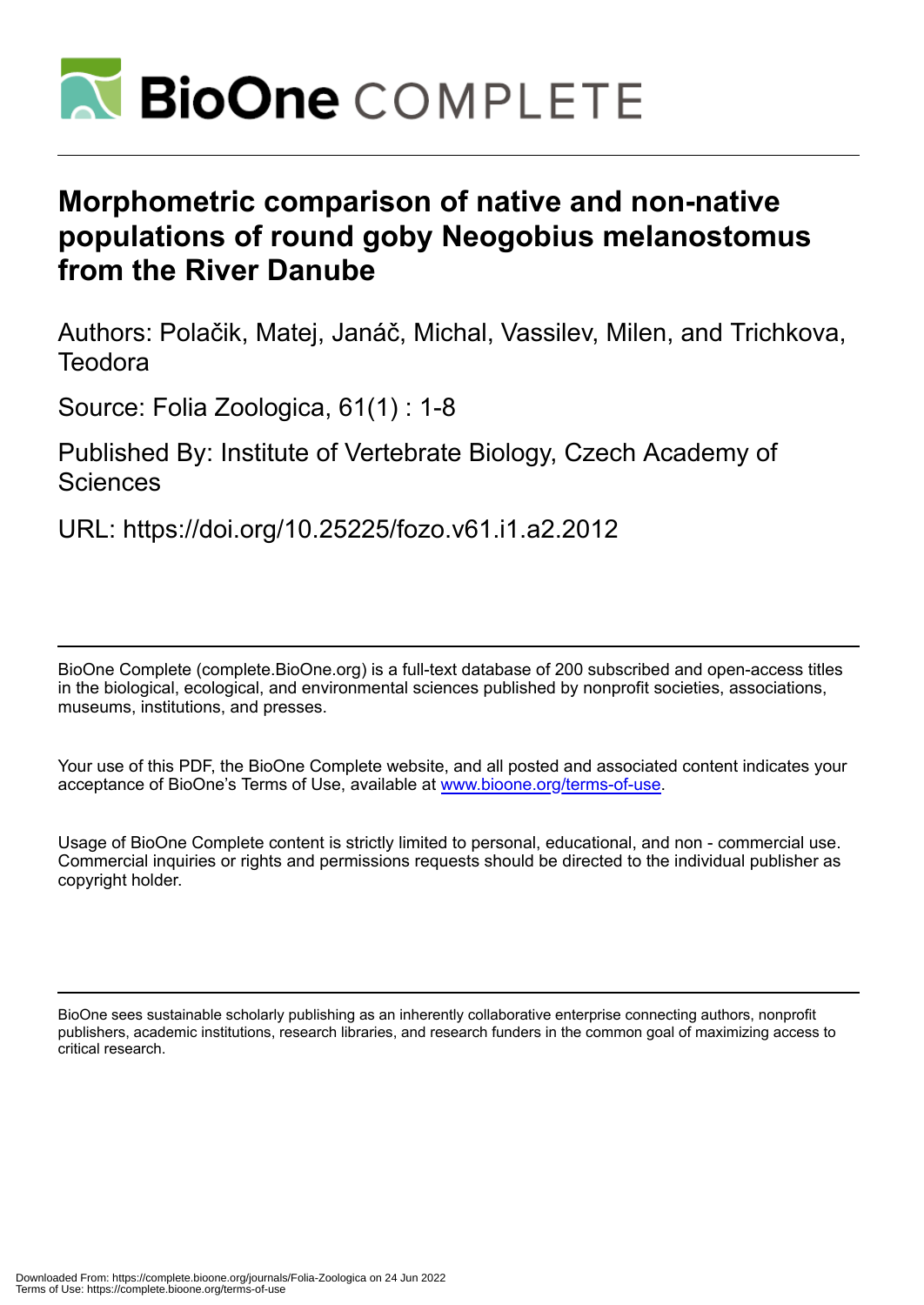# **Morphometric comparison of native and nonnative populations of round goby** *Neogobius melanostomus* **from the River Danube**

**Matej POLAČIK1 \*, Michal JANÁČ1 , Milen VASSILEV2 and Teodora TRICHKOVA2**

*1 Institute of Vertebrate Biology, Academy of Sciences of the Czech Republic, v.v.i., Květná 8, 603 65 Brno, Czech Republic; e-mail: polacik@ivb.cz, janac@ivb.cz*

*2 Institute of Zoology, Bulgarian Academy of Sciences, 1 Tsar Osvoboditel Blvd., 1000 Sofia, Bulgaria; e-mail: m.vv.@abv.bg, trichkova@gmail.com*

Received 23 May 2011; Accepted 15 September 2011

**Abstract.** The external morphology of native (Bulgarian) and non-native (Slovak) populations of *Neogobius melanostomus* was examined using standard distance-based measurements and, in addition, comparison of fin ray number between populations was made. Five of the 29 morphological characters measured differed between populations, both for males and females. The non-native population was characterised by a smaller mouth and eye, shorter pre-dorsal distance and greater inter-orbital distance. Three characters, post-orbital distance, head depth and minimal body depth, differed between populations only in females, though the overall trend was the same in both sexes. A lower head depth value, greater post-orbital distance and minimal body depth was recorded for females from the non-native population. The range in fin ray numbers was similar between native and non-native populations. Populations differed, however, in the frequency of pectoral fin rays. Individuals with 17 pectoral fin rays were more common in the non-native range, their proportion in the native range being low. In contrast, individuals with 19 pectoral fin rays occurred more commonly in the native range. This difference was consistent for both sexes. The differences between populations are discussed within the context of differing environments and the "ship transport" hypothesis.

**Key words:** plasticity, invasive species, morphological shift

#### **Introduction**

The invasive character of the spreading of Ponto-Caspian gobies into upstream reaches of the River Danube has stimulated a number of studies aimed mainly at their distribution (Erős et al. 2005, Jurajda et al. 2005, Wiesner 2005), life history strategies (e.g. Ľavrinčíková & Kováč 2007) or ecology (e.g. Simonović et al. 2001, Copp et al. 2008). Currently, it is generally believed that their range expansion in recent decades has been, at least to some extent, human-facilitated (Copp et al. 2005) and that ship transport (via ballast water) was the main vector of introduction of distinct goby populations into the middle and upper Danube in the 1990's (Ahnelt et al. 1998, Wiesner 2005, Polačik et al. 2008).

Of the invasive goby species, the round goby *Neogobius melanostomus* (Pallas, 1814) has become most widespread, causing detrimental effects on local ecosystems, especially on the North American continent (e.g. Corkum et al. 2004). Further, in its nonnative range in the upstream reaches of the Danube, *N. melanostomus* now outnumbers other invasive goby species present (Copp et al. 2008), underlining its importance as the species with, potentially, the most profound ecological impact on this river (Jurajda et al. 2005).

Though range expansion has taken place along the same river course, the native (lower Danube) and nonnative ranges (middle or upper Danube) of invasive gobies (Ahnelt et al. 1998) differ markedly regarding environmental conditions, and this may play an important role in their biology. For example, in the upstream sections of the river there is a high availability

*\* Corresponding Author*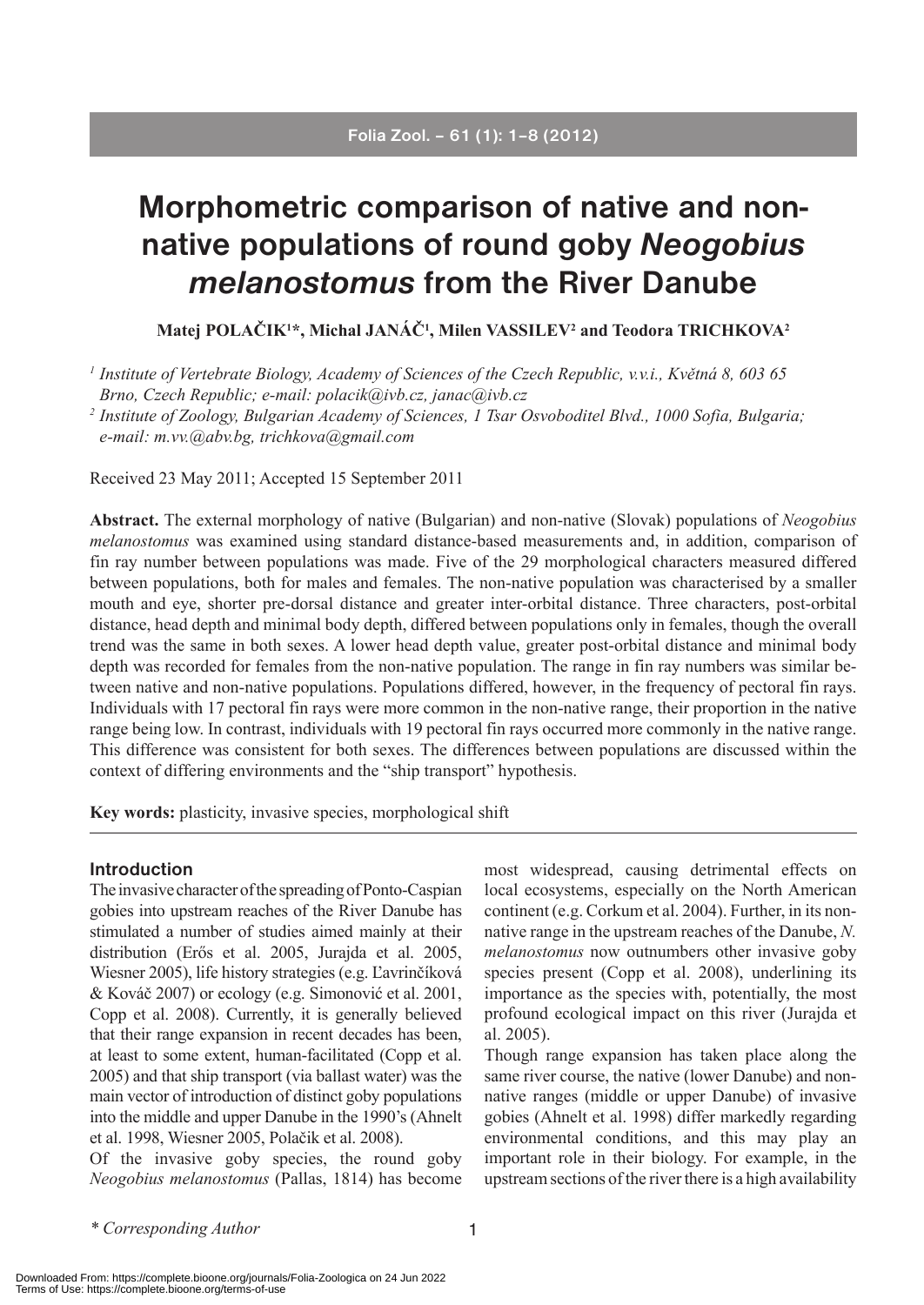of the coarse bottom substrates with interstitial spaces preferred by *N. melanostomus* (e.g. Jurajda et al. 2005, Erős et. al. 2005, Moog et al. 2008, Polačik et al. 2008), whereas lower sections are dominated by fine substrata (Moog et al. 2008, Polačik et al. 2008). Both ranges also differ in terms of food resources for *N. melanostomus*, which feed primarily on benthic invertebrates (Pinchuk et al. 2003). In the Danube, the abundance of non-mollusc macrozoobenthos decreases in a downstream direction, while the abundance of molluscs increases in the lower stretch of the river (Literáthy et al. 2002, Polačik et al. 2009).

Suitable environmental conditions upstream of its native range have resulted in thriving non-native populations of *N. melanostomus*. In the upper and middle Danube, the fish have been found to reach higher population densities, larger size, to grow faster and to have better somatic condition, presumably as a consequence of increased feeding on their preferred food, non-mollusc macrozoobenthos (Adámek et al. 2007, Copp et al. 2008, Polačik et al. 2008, Polačik et al. 2009).

In fishes, a change in diet and/or habitat use is often reflected in morphology, a process commonly termed resource polymorphism (e.g. Smith & Skúlason 1996). Within species, major morphological changes due to a combination of phenotypic plasticity and genetic change have been detected in a period as short as two decades. Such a morphological shift was documented in a Lake Victoria (Africa) population of *Haplochromis pyrrhocephalus* (Witte & Witte-Maas, 1987), which had undergone a population bottleneck. In addition to a dietary shift, changes in both internal and external morphology were reported for this cichlid species following increased eutrophication of the lake (Witte et al. 2008).

Goby expansion in the Danube offers an analogous example as the duration of their range expansion is similar (Copp et al. 2005) and, presumably as a result of ship transport of a limited number of founder individuals, the non-native populations have undergone a genetic bottleneck (Brown & Stepien 2008).

One of the traits of a successful invader is the ability to produce different phenotypes under different conditions (e.g. Záhorská et al. 2009). In this study, we investigated whether there was any change in external morphology of two distinct *N. melanostomus* populations (native and non-native) following the species' expansion into a new environment. Specifically, we compared the external morphology of *N. melanostomus* from the lower Danube in Bulgaria (native range) with the non-native population from the upper Danube in Slovakia.

## **Material and Methods**

#### *Material*

In 2004 and 2005, Slovak (r. km 1706-1873) and Bulgarian (r. km 376-836) stretches of the Danube were sampled to obtain specimens of non-native and native populations of *N. melanostomus*, respectively (Fig. 1). The fish were captured using backpack electrofishing gear and through beach seining. Fish were stored in 4 % formaldehyde for at least one month before further processing.



*Fig. 1. Course of the River Danube with sampling locations indicated. 1 – native range, 2 – non-native range.*

During ontogeny in *N. melanostomus*, only a minority of morphometric characters show non-abrupt linear growth (Ľavrinčíková et al. 2005). In order to avoid problems linked to non-isometric growth, which could potentially emerge when comparing fish samples of different size (Kováč & Syriová 2005), only fish between 70-80 mm SL (no break point in measured characters; Ľavrinčíková et al. 2005) were chosen (Table 1). In these fish, 29 morphometric and five meristic characters were measured and counted by the same person following Holčík et al. (1989) (Tables 2 and 3). Morphometric characters were measured to the nearest 0.1 mm using a digital calliper and all measurements for bilateral characters were taken from the left side of the body.

Throughout any given year, the overall shape of a fish's body, and hence values for morphometric characters, may vary due to a change in gonad size (Ibanéz-Aguirre et al. 2006). As *N. melanostomus*  from the two ranges differed in mean size (Polačik et al. 2008), only a limited number of fish collected overlapped in size. Thus, to obtain an adequate sample size for statistic analysis, our samples were partly composed of fish collected from both before and after the spawning season (Table 1). Therefore, selected body shape characters prone to the effects of changes in gonad size (i.e. body depth, body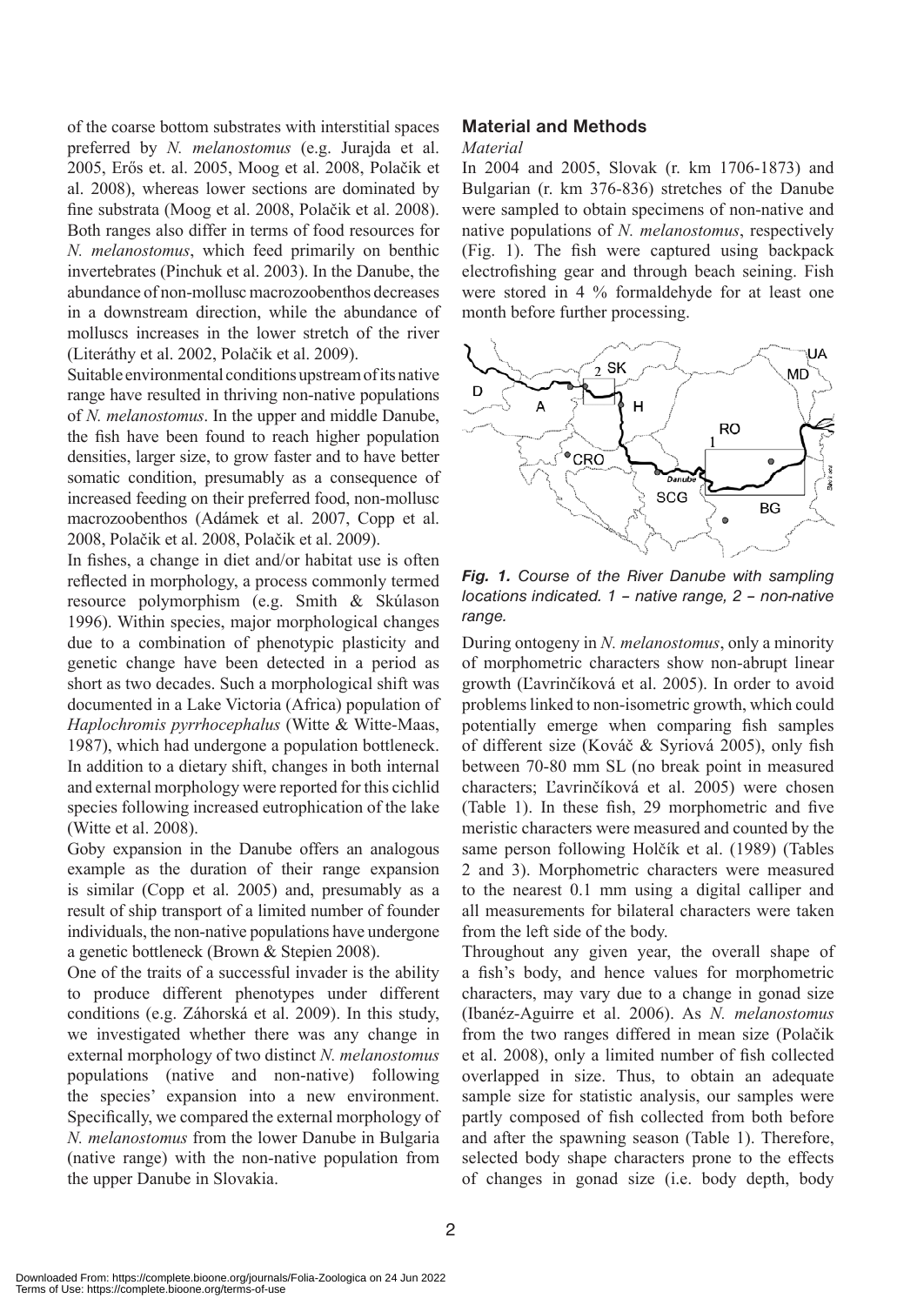*Table 1. Mean standard length (SL), mean total weight and number of fish sampled between 2004 and 2005 from the native (Bulgarian) and non-native (Slovak) ranges of* N. melanostomus*. M = males, F = females.*

|            |     |               |     | mean total weight | Oct       | Apr                      | Jul                      | Oct                      |                          |         |
|------------|-----|---------------|-----|-------------------|-----------|--------------------------|--------------------------|--------------------------|--------------------------|---------|
| population | sex | mean $SL(mm)$ | SD. | (g)               | <b>SD</b> | 2004                     | 2005                     | 2005                     | 2005                     | Total n |
|            | М   | 73.9          | 2.9 | 9.4               |           | $\overline{\phantom{a}}$ | 14                       |                          |                          |         |
| native     |     | 74.3          | 2.6 | 10.2              | 1.4       | $\overline{\phantom{0}}$ |                          |                          |                          | 30      |
|            | M   | 75.2          | 2.8 | 10.9              |           | 16                       | 14                       | $\overline{\phantom{0}}$ | $\overline{\phantom{a}}$ | 30      |
| non-native |     | 75.0          | 2.8 |                   | 1.3       | 46                       | $\overline{\phantom{0}}$ | $\overline{\phantom{0}}$ | $\overline{\phantom{0}}$ | 46      |

*Table 2. Mean (± SD) morphometric characteristic measurements (presented as % of SL) in native and nonnative populations of* N. melanostomus*. Sig. = significant difference between the two populations; significance level = 0.001. \*\*\* = significance P < 0.001. D1 = first dorsal fin, D2 = second dorsal fin, A = anal fin, P = pectoral fin, C = caudal fin.* 

|                           |                |      | males     |            |           |      | females |            |      |            |      |  |
|---------------------------|----------------|------|-----------|------------|-----------|------|---------|------------|------|------------|------|--|
| Characteristic            | native         |      |           | non-native |           |      | native  | non-native |      |            |      |  |
| (as % of SL)              | Code           | mean | <b>SD</b> | mean       | <b>SD</b> | Sig. | mean    | <b>SD</b>  | mean | ${\rm SD}$ | Sig. |  |
| head length               | 1c             | 29.1 | 0.8       | 28.4       | 0.8       |      | 28.5    | 0.8        | 28.5 | 0.8        |      |  |
| head width                | lac            | 22.2 | 0.9       | 22.2       | 0.7       |      | 21.7    | 0.6        | 21.9 | 0.7        |      |  |
| head depth                | hc             | 19.8 | 0.8       | 19.5       | 1.1       |      | 19.5    | 0.7        | 18.8 | 0.8        | ***  |  |
| upper jaw length          | lmx            | 9.0  | 0.5       | 8.4        | 0.4       | ***  | 9.0     | 0.7        | 8.3  | 0.4        | ***  |  |
| lower jaw length          | lmd            | 10.1 | 0.5       | 9.4        | 0.3       | ***  | 9.8     | 0.6        | 9.3  | 0.4        | ***  |  |
| pre-orbital distance      | pro            | 10.1 | 0.6       | 9.8        | 0.5       |      | 9.9     | 0.6        | 9.9  | 0.6        |      |  |
| post-orbital distance     | poo            | 13.5 | 0.6       | 13.8       | 0.5       |      | 12.9    | 0.7        | 13.6 | 0.6        | ***  |  |
| eye diameter              | oh             | 7.8  | 0.6       | $7.0\,$    | 0.4       | ***  | 7.8     | 0.5        | 7.1  | 0.3        | ***  |  |
| inter-orbital distance    | i <sub>0</sub> | 4.1  | 0.4       | 4.6        | 0.5       | ***  | 4.1     | 0.5        | 4.7  | 0.4        | ***  |  |
| body width*               | laco           | 17.9 | 1.3       | 17.9       | 1.1       |      | 18.8    | 1.4        | 18.5 | 0.9        |      |  |
| body depth*               | $\rm H$        | 21.6 | 1.4       | 21.9       | 1.0       |      | 22.3    | 1.1        | 22.4 | $1.0\,$    |      |  |
| minimum body depth        | $\mathbf h$    | 10.4 | 0.6       | 10.8       | 0.4       |      | 10.3    | 0.5        | 10.8 | 0.5        | ***  |  |
| length of c. peduncle     | lpc            | 20.8 | 1.1       | 21.3       | 0.9       |      | 20.8    | 0.9        | 20.8 | 1.2        |      |  |
| caudal peduncle depth     | hpc            | 12.4 | 0.8       | 13.0       | 0.8       |      | 12.3    | 0.5        | 12.6 | 0.6        |      |  |
| pre-dorsal distance       | pD             | 35.5 | 0.9       | 34.7       | 0.9       | ***  | 35.7    | 0.7        | 34.6 | 0.8        | ***  |  |
| pre-ventral distance      | pV             | 31.6 | 0.9       | 31.0       | 1.1       |      | 31.8    | 0.9        | 31.4 | 0.9        |      |  |
| pre-anal distance         | pA             | 56.1 | 0.9       | 55.7       | 1.1       |      | 57.2    | 1.2        | 56.3 | 1.2        |      |  |
| P-V distance              | $p-v$          | 15.9 | 0.9       | 16.0       | 0.6       |      | 16.7    | 0.9        | 16.4 | 0.7        |      |  |
| V-A distance              | v-a            | 26.3 | 1.1       | 26.3       | 1.2       |      | 27.1    | 1.1        | 26.8 | 11.1       |      |  |
| D1 fin base length        | 1D1            | 17.6 | 0.9       | 17.3       | 1.0       |      | 17.8    | 1.2        | 17.3 | $1.0\,$    |      |  |
| D2 fin base length        | 1D2            | 31.4 | 1.1       | 31.7       | 1.9       |      | 31.0    | 0.9        | 31.2 | 1.2        |      |  |
| D1 fin depth              | hD1            | 15.1 | 1.1       | 15.4       | 1.1       |      | 14.7    | 1.1        | 14.9 | 1.0        |      |  |
| D2 fin depth              | hD2            | 14.7 | 1.0       | 14.7       | 0.9       |      | 14.4    | 0.9        | 14.3 | 1.2        |      |  |
| A fin base length         | 1A             | 24.7 | 1.1       | 24.3       | 1.3       |      | 24.0    | 1.4        | 24.4 | 1.6        |      |  |
| A fin depth               | hA             | 12.1 | 0.9       | 12.3       | 0.9       |      | 11.8    | 1.0        | 11.5 | 1.2        |      |  |
| P fin length              | 1P             | 23.5 | 0.8       | 23.3       | 1.1       |      | 23.4    | 0.8        | 23.2 | 1.1        |      |  |
| V fin length              | 1V             | 20.5 | 1.0       | 19.9       | 1.6       |      | 20.1    | 1.1        | 19.7 | $1.0\,$    |      |  |
| C fin length              | lcaud          | 20.0 | 0.7       | 19.6       | 1.5       |      | 19.2    | 0.9        | 18.7 | 0.9        |      |  |
| urogenital papilla length | upl            | 4.4  | 1.0       | 4.0        | 1.5       |      | 4.0     | 0.3        | 3.8  | 0.5        |      |  |

*\* Excluded from comparison.*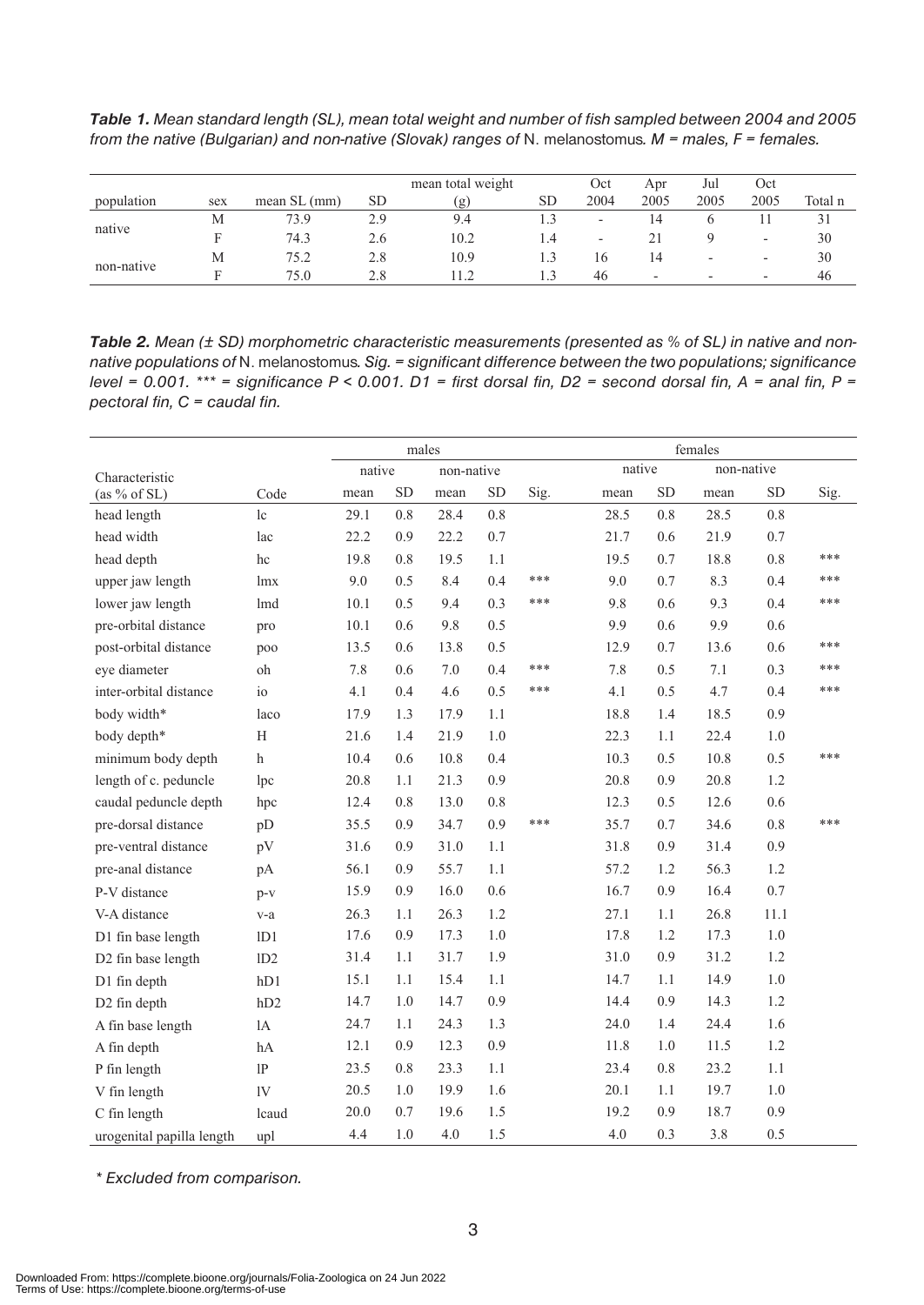width*,* pre-ventral distance, P-V distance, and V-A distance; Table 2), or reported by other authors to change during reproduction (length of pectoral fin; Pinchuk et al. 2003), were tested for inter-seasonal differences within a population sample (Bonferroni corrected ANCOVA, significance level  $\alpha$ <sup>'</sup> = 0.008). The tests indicated that body depth and body width were significantly influenced by season  $(P < 0.001)$ and, therefore, these two characters were excluded from all subsequent analyses.

In addition to morphometric characters, selected meristic data were also obtained. Fin rays in five fins (D1, D2, P, V, A; see Table 2 for abbreviations) were counted using a binocular microscope. "The number of fin rays" refers to all rays in a fin, regardless of whether they are branched or unbranched.

To compare somatic condition between populations, Fulton's condition coefficient was calculated according to Anderson & Neumann (1996):  $K = (W/$  $L^3$  × 100 000 where W = eviscerated body weight and  $L =$  standard length.

#### *Data analysis*

No sexual dimorphism has previously been reported regarding the external morphology of examined populations (Simonović et al. 2001, Ľavrinčíková et al. 2005). Our sample size, however, allowed us to treat males and females separately in all analyses. The distinction among sexes lends greater credibility to the results, provided that a difference is found in both sexes independently.

Since the parametric analyses used in this study are sensitive to the influence of outliers, we excluded outliers (caused by deformations in the preserved material) to avoid any possible analysis bias (Almeida et al. 2008). Six data points (three individuals from each population) were subsequently excluded from parametric analyses.

As morphometric characters were linearly related to fish size (SL; Pearson correlations all  $P < 0.05$ ), multivariate analysis of covariance (MANCOVA) was employed to test for differences in morphometric characters between the two population samples. All morphometric data complied with MANCOVA requirements (i.e. normal distribution, linearity, and homogeneity of variance and covariance).

The ANCOVA univariate test was applied after multivariate testing in order to determine those characters accounting for differences between population samples. Fin ray number in adult fish is unlikely to be influenced by fish size. F-tests were employed to test for possible variance in fin ray number between native and nonnative populations. Chi-square tests were then used to reveal differences in the frequencies of fin ray counts between the surveyed populations.

In order to decrease the probability of committing a type I error, the significance level was corrected using the Bonferroni method, thus decreasing the significance level in multiple testings to  $\alpha = 0.00185$  and  $\alpha = 0.01$ for morphometric and meristic characters, respectively.



*Fig. 2. Frequency of occurrence of number of pectoral fin rays in native and non-native populations of* N. melanostomus*.* 



native females non-native females native males non-native males *Fig. 3. Fulton's condition coefficient for native and non-native populations of* N. melanostomus*. The centre point denotes the mean, the box denotes SD, and the whiskers denote the range.*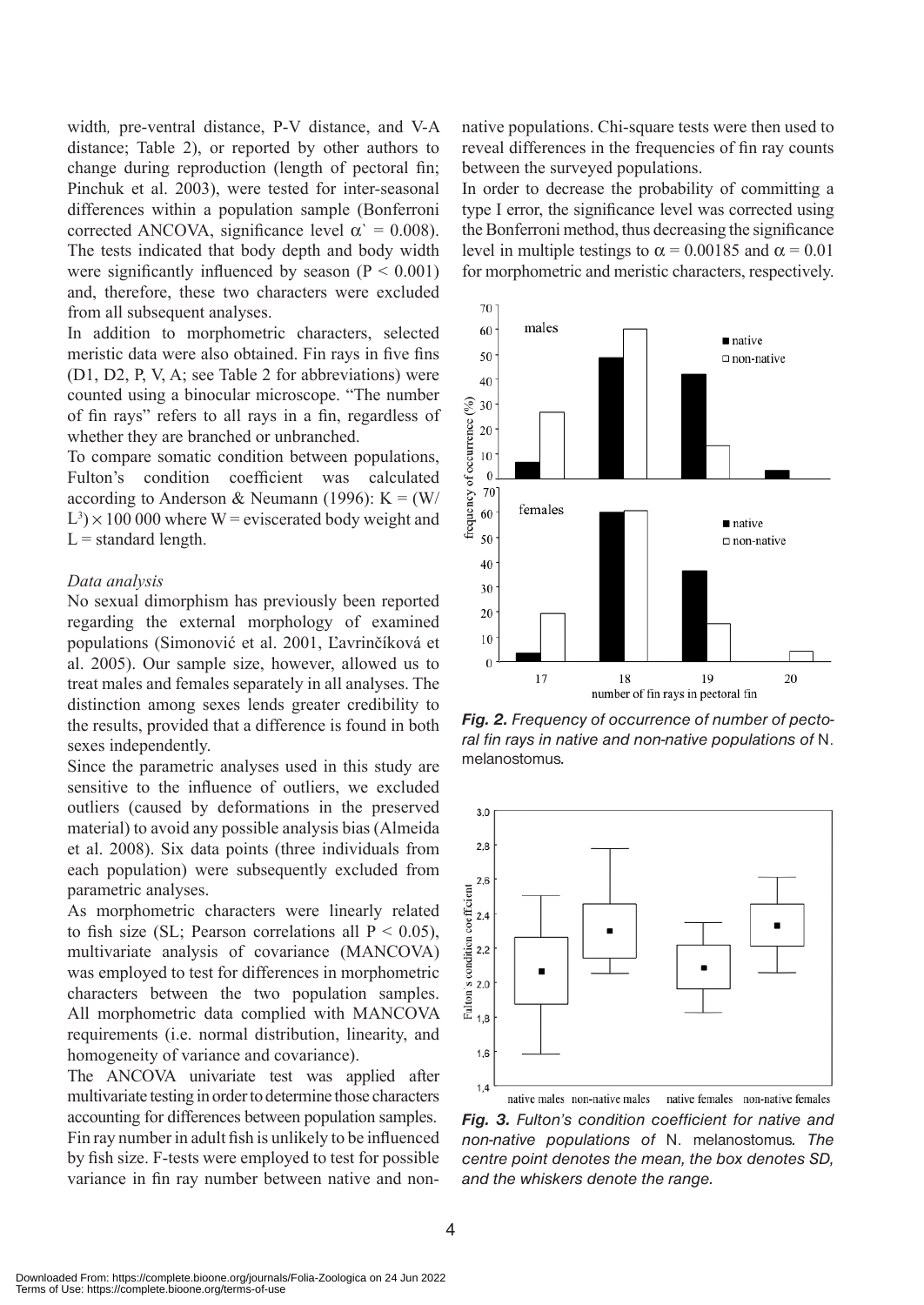*Table 3. Fin ray number in native and non-native populations of* N. melanostomus *according to sex. Sig. = significance of Chi-square test, significance level = 0.01. \*\* & \*\*\* = significant differences at P < 0.01 and P < 0.001, respectively. Fin abbreviations explained in Table 2.*

|                | native males |           |           | non-native males |           |           |      |      | native females |           |      | non-native females |           |      |
|----------------|--------------|-----------|-----------|------------------|-----------|-----------|------|------|----------------|-----------|------|--------------------|-----------|------|
| Fin            | mean         | <b>SD</b> | range     | mean             | <b>SD</b> | range     | Sig. | mean | <b>SD</b>      | range     | mean | <sub>SD</sub>      | range     | Sig. |
| D1             | 6.0          | 0.0       | $6 - 6$   | 6.0              | 0.0       | $6 - 6$   |      | 6.0  | 0.2            | $5-6$     | 6.0  | 0.0                | $6 - 6$   |      |
| D <sub>2</sub> | 14.9         | 0.6       | $14 - 17$ | 14.9             | 0.6       | $13 - 16$ |      | 14.8 | 0.5            | $14 - 16$ | 14.8 | 0.5                | $13 - 16$ |      |
| P              | 18.4         | 0.7       | $17 - 20$ | 17.9             | 0.6       | $17 - 19$ | ***  | 18.3 | 0.5            | $17 - 19$ | 18.0 | 0.7                | $17 - 20$ | **   |
| V              | 12.0         | 0.0       | $12 - 12$ | 12.0             | 0.2       | $11 - 12$ |      | 12.0 | 0.0            | $12 - 12$ | 11.9 | 0.4                | $10 - 12$ |      |
| A              | 12.1         | 0.6       | $11 - 13$ | 12.0             | 0.6       | $11 - 14$ |      | 11.8 | 0.6            | $11 - 13$ | 11.8 | 0.6                | $10-13$   |      |

In both sexes and both populations, Fulton's condition coefficient indicated normal distribution and homogeneity of variances between the compared groups and, therefore, parametric t-tests were applied to discover whether the differences were statistically significant.

### **Results**

In both males and females, external morphology differed significantly between native and non-native populations (both MANCOVA,  $P < 0.001$ ).

Five morphometric characteristics accounted for the between-population differences in external morphology: upper jaw length, lower jaw length, eye diameter, inter-orbital distance and pre-dorsal distance (ANCOVA,  $P < 0.001$ ; Table 2). Significant differences in these morphological characteristics were also found in both sexes. Three characteristics – head depth, post-orbital distance, and minimum body depth *–* differed significantly only in females*.* The non-native *N. melanostomus* had higher values for post orbital distance, inter-orbital distance and minimum body depth, and lower values for upper jaw length, lower jaw length, eye diameter, head depth and pre-dorsal distance (Table 2).

The range in fin ray numbers was similar in both populations (Table 3). No significant decrease in variability of fin ray number was found for any of the fins in the non-native population (F test,  $P > 0.05$ ). Native and non-native populations, however, differed significantly in pectoral fin ray frequency (both sexes; Chi-squared test,  $P \le 0.001$ ). Individuals with 17 and 19 pectoral fin rays occurred at different frequencies in the surveyed ranges. Individuals with 17 fin rays were more common in the non-native range, whereas their proportion in the native range was low. In contrast, individuals with 19 pectoral fin rays occurred more commonly in the native range. This difference was consistent in both sexes (Fig. 2).

The non-native population exhibited significantly higher Fulton's condition coefficient values in both sexes (t-test,  $P < 0.001$ ; Fig. 3).

# **Discussion**

Ecological polymorphism is well documented in a number of widespread generalist percid and salmonid fishes (e.g. Smith & Skúlason 1996, Olsson & Eklöv 2005, Bhagat et al. 2006). There is, however, a lack of studies documenting ecological polymorphism in benthic fish species. Goby species have restricted swimming abilities and are, therefore, strictly benthic and incapable of the dramatic lifestyle shifts, such as switching between pelagic and benthic habitats, typical for many other polymorphic fish species (Robinson & Parsons 2002). On the other hand, the invasive nature of *N. melanostomus* necessarily includes considerable adaptation capacity as new ecosystems are being invaded. It is reasonable, therefore, to assume that differing conditions in the upper and lower sections of the same river (see Introduction) would be reflected in changes in *N. melanostomus* morphology.

Numerous differences in external morphology have already been reported for a number of distinct *N. melanostomus* populations (reviewed in Simonović et al. 2001), documenting a high level of phenotypic plasticity in this species. Both the native and nonnative *N. melanostomus* populations sampled in our study appear to be morphologically similar to the Prahovo (lower Danube) population examined by Simonović et al. (2001), in that both populations show a significant difference from the Prahovo population in only two out of the 12 characters that could be compared (t-test). Moreover, in both cases the difference was significant in one sex only.

It should be noted that the link between shape and function may be obscure or almost unidentifiable, and finding a direct relationship is often impossible. The following discussion on morphological shifts observed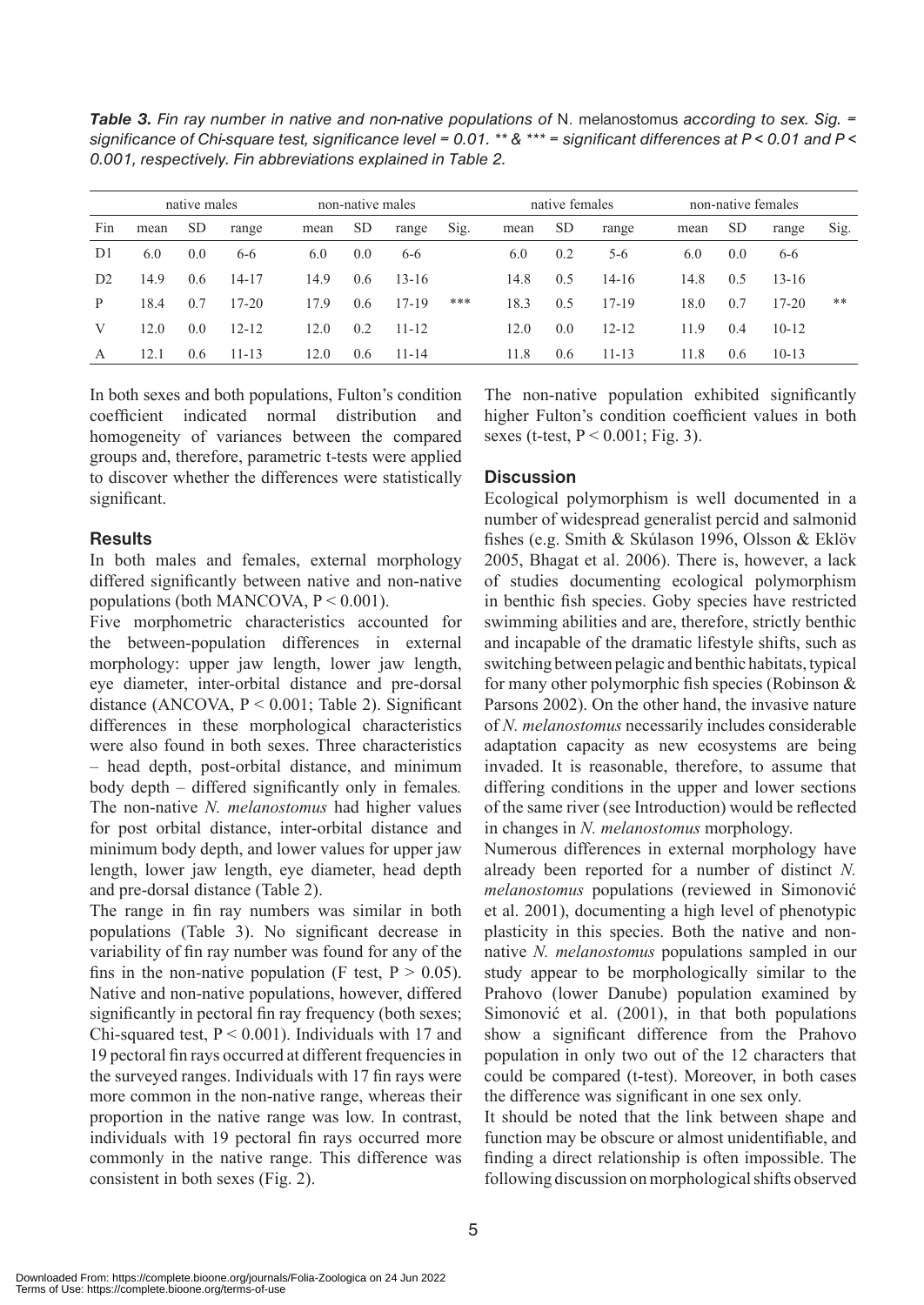between native and non-native *N. melanostomus*  populations and their possible adaptive function, therefore, should be viewed as a hypothesis needing further examination, rather than an authoritative explanation of the functionality of the shifts.

The two populations differed in the same five morphometric characters in both sexes. The proportionally higher values of upper and lower jaw length (i.e. bigger mouth) in the native population (Table 2) may reflect their disparate diet compared to the upstream fish, similarly as Witte et al. (2008) found an increase in mouth size in *H. pyrrhocephalus* following an increase in the proportion of molluscs in the diet. *N. melanostomus* in the lower Danube feed mainly on molluscs, such as bivalves and gastropods (Simonović et al. 1998, Simonović et al. 2001, Polačik at al. 2009), which are more difficult for the fish to handle than gammarids due to their hard shells (Wainwright & Richard 1995). In the upstream sections, however, gammarids are the principal prey of non-native Danubian populations (Adámek et al. 2007, Copp et al. 2008, Polačik et al. 2009).

Further, we found that the native *N. melanostomus*  population had larger eyes and a smaller inter-orbital distance (most likely a consequence of the larger eyes). In comparative studies, a relative increase in eye size is traditionally explained as an adaptation towards a darker environment (e.g. Ibanéz-Aguirre et al. 2006, Witte et al. 2008), provided that size of retinal cones is a function of eye size (Van der Meer & Anker 1984). Aside from true flood events, however, our field observations do not support the view that there is increased water turbidity in the lower Danube; rather substantial sediment retention in upstream sections increases clarity downstream (Teodoru & Wehrli 2005). As an alternative, Pankhurst & Montgomery (1994), in a study on rainbow trout *Oncorhynchus mykiss* (Walbaum, 1972) suggested that growth of the eye is age-dependent rather than affected by somatic growth rate. In other words, up to a certain level of food deprivation, eye growth is maintained at the expense (or in spite) of low somatic growth. Although our comparison of condition indices showed that the native *N. melanostomus* population may have been relatively food deprived, further study is needed, including experiments under controlled conditions to reveal the potential linkage between eye size and food availability in *N. melanostomus*.

In the native population, all unpaired fins were shifted towards the rear (Table 2), although the difference was statistically significant for the first dorsal fin only.

At this time, we are unable to provide a plausible explanation for the observed differences in the fin placement, or for the three significantly differing characters in females only (head depth, minimum body depth, and post-orbital distance).

The range of fin ray counts in both native and nonnative populations is well within the values published by previous authors (Gheorghiev 1966, Smirnov 1986, Simonović et al. 1998, Stráňai & Andreji 2004). Native and non-native populations differed significantly, however, in the frequency of occurrence of fish with 17 and 19 pectoral fin rays (Table 3). While specimens with 17 fin rays rarely occurred in the sample from the lower Danube, they were common in the non-native population. The situation was reversed as regards specimens with 19 fin rays. These differences may have arisen via a founder effect (Brown & Stepien 2008) during, for example, the introduction of restricted numbers of individuals in the holds of ships (e.g. Ahnelt et al. 1998, Wiesner 2005, Polačik et al. 2008). If, on the other hand, the character's value represents phenotypic plasticity, its change is likely to be driven by disparate environmental characteristics. Any adaptive function of this meristic trait, however, remains unknown (Kristjansson et al. 2004).

In conclusion, native and non-native Danubian populations of *N. melanostomus* differ in their external morphology; some of these differences being potentially explainable by disparate environments or a founder effect. Future investigations should involve experimental studies under controlled conditions to corroborate the relationship of particular morphological changes with the effects of diet, food availability and/or genetic heritability.

## **Acknowledgements**

*We thank Z. Valová, J. Huml, M. Dušková and J. Černý for their help in the field, and the staff of the Regional Agencies of Fisheries and Aquaculture in Vidin and Ruse (Bulgaria) for their cooperation and support during the field work. We also thank S.M. White and K. Roche for English language improvement. This study was funded by the Centre of Excellence of the Ministry of Education of the Czech Republic (Grant No. LC 522), Czech Science Foundation project GA CR P505/11/1768 and the National Science Fund of the Bulgarian Ministry of Education and Science (Grant No. B-1510/05). Last but not least, we thank to an anonymous referee whose comments greatly improved the paper.*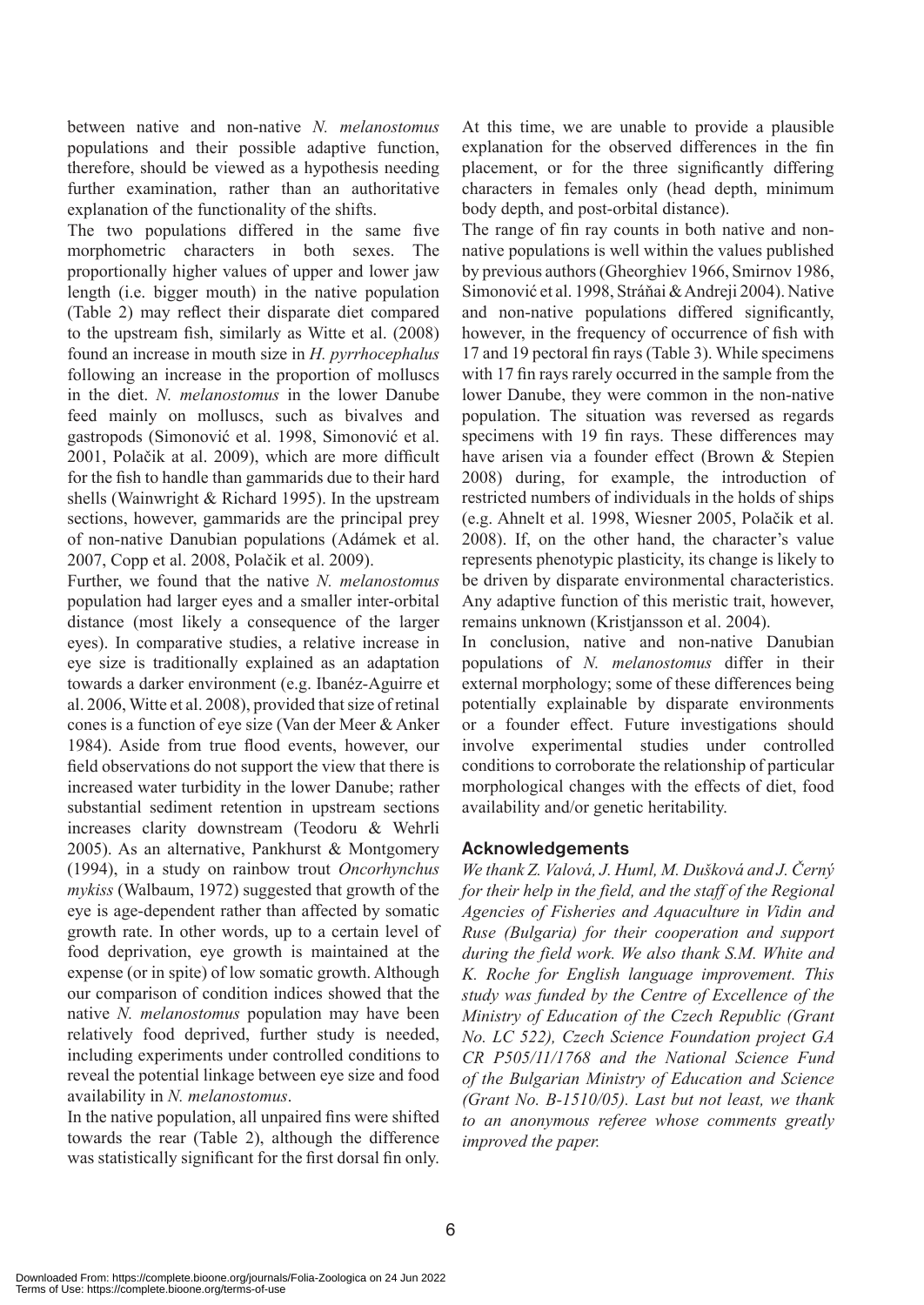#### **Literature**

- Adámek Z., Andreji J. & Gallardo J.M. 2007: Food habits of four bottom-dwelling gobiid species at the confluence of the Danube and Hron Rivers (south Slovakia). *Int. Rev. Hydrobiol. 92: 554–563.*
- Ahnelt H., Bănărescu P.P., Spolwind R., Harka A. & Waidbacher H. 1998: Occurrence and distribution of three gobiid species (Pisces: Gobiidae) in the middle and upper Danube region – example of different dispersal patterns? *Biologia 53: 661–674.*
- Almeida P.R., Tomaz G., Andrade N.O. & Quintella B.R. 2008: Morphological analysis of geographic variation of sea lamprey ammocoetes in Portuguese river basins. *Hydrobiologia 602: 47–59.*
- Anderson R.O. & Neumann R.M. 1996: Length, weight, and associated structural indices. In: Murphy B.R. & Willis D.W. (eds.), Fisheries techniques. *American Fisheries Society, Bethesda: 447–482.*
- Bhagat Y., Fox M.G. & Ferreira M.T. 2006: Morphological differentiation in introduced pumpkinseed *Lepomis gibbosus* (L.) occupying different habitat zones in Portuguese reservoirs. *J. Fish. Biol. 69: 79–94.*
- Brown J.E. & Stepien C.A. 2008: Ancient divisions, recent expansions: phylogeography and the population genetics of the round goby *Apollonia melanostoma*. *Mol. Ecol. 17: 2598–2615.*
- Copp G.H., Bianco P.G., Bogutskaya N., Erős T., Falka I., Ferreira M.T., Fox M.G., Freyhof J., Gozlan R.E., Grabowska J., Kováč V., Moreno-Amich R., Naseka A.M., Peňáz M., Povž M., Przybylski M., Robillard M., Russell I.C., Stakėnas S., Šumer S., Vila-Gispert A. & Wiesner C. 2005: To be, or not to be, a nonnative freshwater fish? *J. Appl. Ichthyol. 21: 242–262.*
- Copp G.H., Kováč V., Zweimüller I., Dias A., Nascimento M. & Balážová M. 2008: Preliminary study of dietary interactions between invading Ponto-Caspian gobies and some native fish species in the River Danube near Bratislava (Slovakia). *Aquat. Inv. 3: 189–196.*
- Corkum L.D., Sapota M.R. & Skóra K.E. 2004: The round goby, *Neogobius melanostomus*, a fish invader on both sides of the Atlantic Ocean. *Biol. Invasions 6: 183–181.*
- Erős T., Sevcsik A. & Tóth B. 2005: Abundance and night-time habitat use patterns of Ponto-Caspian gobiid species (Pisces, Gobiidae) in the littoral zone of the River Danube, Hungary. *J. Appl. Ichthyol. 21: 350–357.*
- Gheorghiev J. 1966: Composition d'espece et caracteristique des Gobiides (Pisces) en Bulgarie. *Proc. Res. Inst. Fish. Ocean. Varna 7: 159–228.*
- Holčík J., Bǎnǎrescu P. & Evans D. 1989: General introduction to fishes. In: Holčík J. (ed.), The freshwater fishes of Europe, Vol. 1, General introduction to fishes/Acipenseriformes, Part II. *AULA-Verlag, Wiesbaden: 18–147.*
- Ibánéz-Aguirre A.L., Cabral-Solís E., Gallardo-Cabello M. & Espino-Barr E. 2006: Comparative morphometrics of two populations of *Mugil curema* (Pisces: Mugilidae) on the Atlantic and Mexican Pacific coasts. *S. Marina 70: 139–145.*
- Jurajda P., Černý J., Polačik M., Valová Z., Janáč M., Blažek R. & Ondračková M. 2005: The recent distribution and abundance of non-native *Neogobius* fishes in the Slovak section of the River Danube. *J. Appl. Ichthyol. 21: 319–323.*
- Kováč V. & Syriová S. 2005: Ontogenetic variability in external morphology of bighead goby *Neogobius kessleri* from the Middle Danube, Slovakia. *J. Appl. Ichthyol. 21: 312–315.*
- Kristjánsson B.K., Skúlason S. & Noakes D.L.G. 2004: Unusual number of pectoral fin rays in an Icelandic population of threespine stickleback (*Gasterosteus aculeatus*) recently isolated in freshwater. *Evol. Ecol. 18: 379–384.*
- Literáthy P., Koller-Kreimel V. & Liska I. 2002: Joint Danube survey. *Technical report of the International Commission for the Protection of the Danube River.*
- Ľavrinčíková M., Kováč V. & Katina S. 2005: Ontogenetic variability in external morphology of round goby *Neogobius melanostomus* from Middle Danube, Slovakia. *J. Appl. Ichthyol. 21: 328–334.*
- Ľavrinčíková M. & Kováč V. 2007: Invasive round goby *Neogobius melanostomus* from the Danube mature at small size. *J. Appl. Ichthyol. 23: 276–278.*
- Moog O., Sommerhäuser M., Robert S., Battisti T., Birk S., Hering D., Ofenböck T., Schmedtje U., Schmidt-Klober A. & Vogel B. 2008: Typology of Danube River sections based on environmental characteristics and benthic invertebrate assemblages. *Large Rivers 18: 127–144.*
- Olsson J. & Eklöv P. 2005: Habitat structure, feeding mode and morphological reversibility: factors influencing phenotypic plasticity in perch. *Evol. Ecol. Res. 7: 1109–1123.*